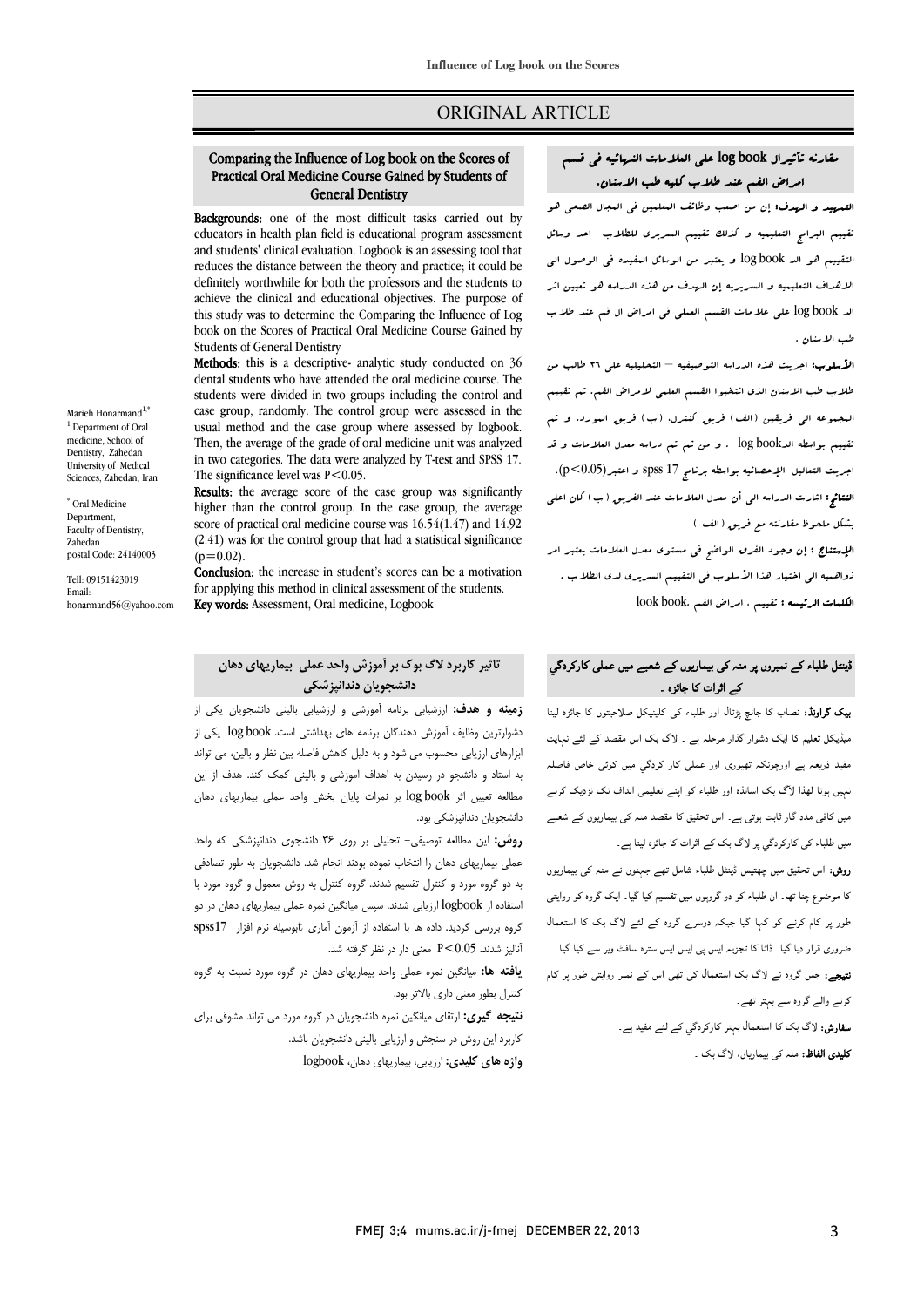$\overline{a}$  $\overline{a}$ 

### **INTRODUCTION**

 Assessing the educational program is part of the educational system. Reforming educational pattern, providing cooperation on their own education, besides using the optimal methods, are the basic task of medical education in order to achieve the objectives. An attempt is made to use the new methods to enhance the influence of medical perspective to the students, and enhancing their education (1).

 Assessing educational program, students' clinical evaluation and their performance is one of the most demanding and difficult task of the educators of health programs (2).

 Logbook is a very simple tool that provides a framework for educational activities; moreover, it causes to save time (3). This assessing tool registers students' activities in different learning environment and assists them to concentrate on their major goals that should be achieved during a specific<br>regular of time  $\phi$ the students to organize and register their different period of time (4).

 The skills and abilities that should be gained by the students are written in a notebook (logbook), the students will have the logbook and after fulfilling each task they write down professor scrutinizes the logbook and contributes the problems to the debate and finally confirms or settles the date and their cooperation team performance. The them (5).

 A study conducted by Pauline revealed that logbook is not knowledge and self-confidence but also it is an appropriate only an influential tool in increasing the students' tool to provide feedback to the learners (6).

 Lotfi et al carried out another study in order to determine the influence of logbook on nursing students. The average score of the students, in ICU and CCU, who have used<br>lookook were bigher than the control group  $(7)$ logbook, were higher than the control group (7).

 Owning to the importance and necessity of an eligible method to assess practical competencies, particularly in dentistry, a logbook was provided so that we can assess course. The overall impact of this method is determined learners' educational performance during oral medicine according to students' final grade.

## **METHODS**

 This descriptive- analytic study was confirmed by the Ethics Committee of the University, firstly. 36 students, who have entered at the university in 2013 and have signed up for the practical oral medicine course,

 passed any courses about oral disease and had no participated in this study. None of the students have clinical background about it.

 The students were divided into two groups based on the medicine in the previous term. In the beginning, the students' names were written in a list based on their grades (from smallest to the largest); each student had a code number from 1 to 36. The odd codes were selected group (fairly random). For the control group the usual clinical education was provided. In this method, each professor thought according to the course objectives, ins/net educational experience, facilities and the chincal<br>issues. Logbooks were provided for the case group and adequate explanation was offered to the students. During the course, each student wrote about the lesson grade they attained in their theoretical course of oral as the control group and the even codes were the case his/her educational experience, facilities and the clinical in the logbook and the professor provided feedbacks.

The validity of the logbook was determined by the experts of the field and was finally conducted. The logbook was designed according to the educational curriculum of oral medicine including the objective and educational status of and regulations, educational objectives of the course, minimum training, the rules of the department, research resources, the skills that the students should learn during the course and how to calculate the grade of the practical course. Eventually, the results of the final exam (OSCE)<br>were compared in two groups The logbook was designed by an oral medicine expert. logbook, how to complete logbook, recommendations were compared in two groups.

SPSS (17) and T-test were used to compare the average of the grades in the groups.

### **RESULTS**

 36 students of dentistry that attended the practical oral medicine course for the first time participated in the study. There were 16 males (44/4 %) and 20 females (55/6 %). in the theoretical course of oral medicine and the average of scores. The final exam results of practical course were scrutinized, the average of the case group was higher, that is There was no statistical difference between the two groups statistically significant.

The results of the scores comparison are presented in table 1 table 1.

 In the case group there were 8 males and 10 females, their grades were 16 (1.88) and 16.98 (0.94), respectively, which has no statistical significance ( $p = 0.17$ ).

| Table 1. Comparison of the students' score of theoretical and practical oral medicine course and the overall<br>average of both groups (Inside the parentheses show standard deviation) |                        |                           |         |
|-----------------------------------------------------------------------------------------------------------------------------------------------------------------------------------------|------------------------|---------------------------|---------|
|                                                                                                                                                                                         | case group<br>mean(SD) | Control group<br>mean(SD) | p value |
| Theoretical oral medicine course                                                                                                                                                        | 13.25(1.36)            | 13.44(1.56)               | 0.693   |
| Practical oral medicine course                                                                                                                                                          | 16.54(1.47)            | 14.92(2.41)               | 0.02    |
| Average                                                                                                                                                                                 | 16.08(0.89)            | 15.51(0.93)               | 0.07    |

Ī